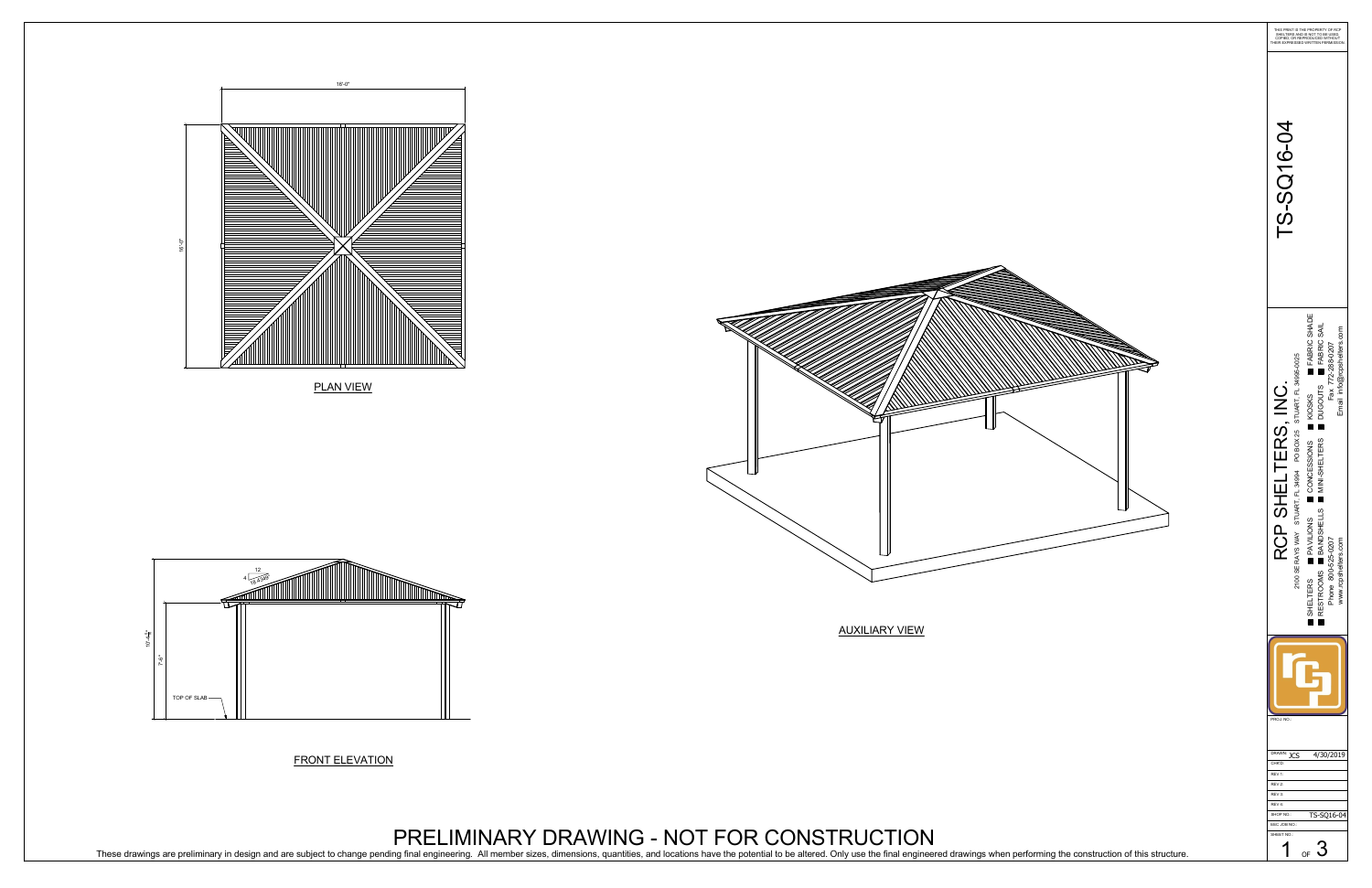# COLUMN PIER DETAIL

TYPICAL PIER DIAMETER IS BETWEEN 2'-0" AND 3'-0" TYPICAL PIER DEPTH IS BETWEEN 3'-6" AND 5'-6" ACTUAL DESIGN WILL VARY DUE TO BUILDING CODE REQUIREMENTS AND MAY BE SUBSTANTIALLY LARGER.



PRELIMINARY DRAWING - NOT FOR CONSTRUCTION These drawings are preliminary in design and are subject to change pending final engineering. All member sizes, dimensions, quantities, and locations have the potential to be altered. Only use the final engineered drawings